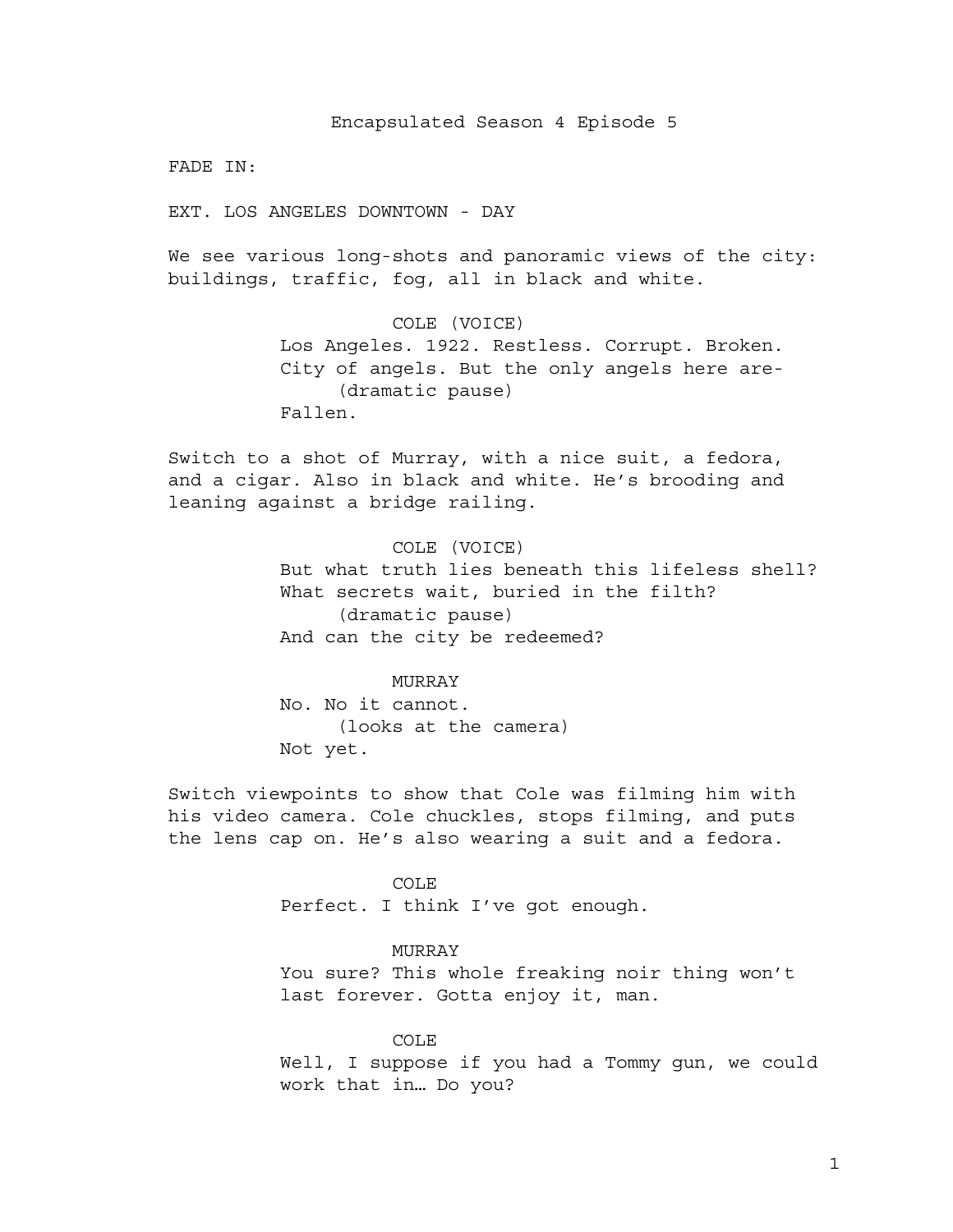MURRAY Do I look like I have a Tommy gun?

COLE I don't- I don't know, actually, to be honest, it could go either way.

MURRAY

Fair. (takes a puff of the cigar) I don't, by the way. (hands him the cigar) You wanna try?

COLE Nah, thanks.

MURRAY Suit yourself… Ha. Suit.

They chuckle as they stroll through the grayscale city.

MURRAY

Hey, isn't this gonna be… What's the word… Having modern cars and shit in the video?

COLE

Anachronistic?

MURRAY

Yeah. Cause it's supposed to be 1920, so…

COLE

I know. It's called art. Sir. (he chuckles) Come on. I got the interview.

MURRAY

Oh yeah, shoot. Let's go. (they walk quietly for a bit) Hey, do you mind if I- Can I crash it? If not, that's totally fine.

Cole thinks it over, then smiles mischievously.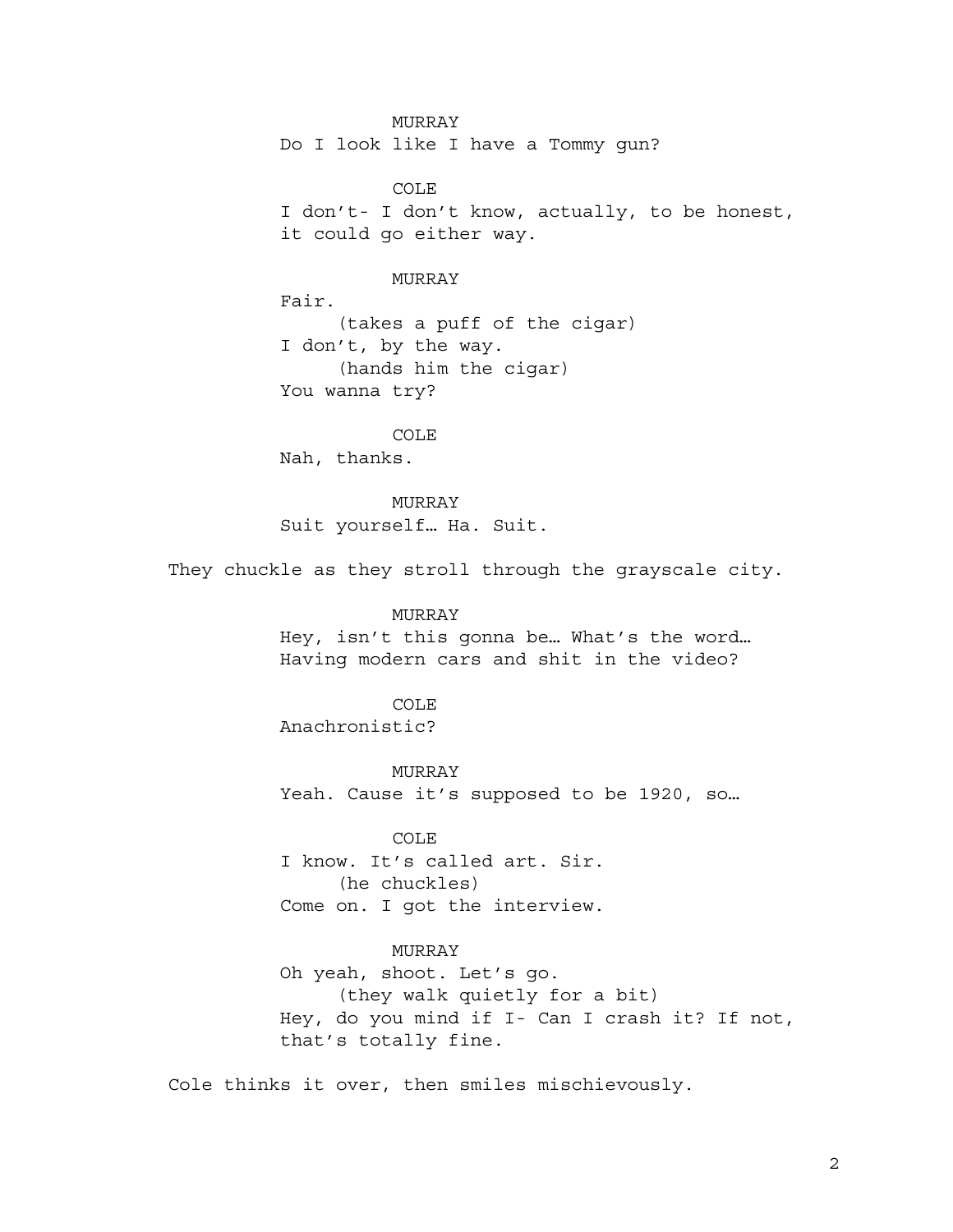INT. COLE'S STUDIO - DAY

Cole and Murray are wearing their fedoras, suits, and sunglasses while sitting across from the INTERVIEWER.

Murray is still smoking his cigar. The interviewer seems confused by their getup.

> INTERVIEWER I'm sorry, who are you?

COLE He's my broker. We call him… The Breaker.

### MURRAY

Pleasure to meet me. (the interviewer isn't sure how to react)

I'm just making sure you don't flip his switch, if you catch my drift.

### INTERVIEWER

No…

MURRAY (to Cole)

You want me to knock off this broad?

COLE

(takes off his sunglasses) Do I- what? No! This is- No!! (to the interviewer) I'm sorry about my friend. He's not housebroken.

### MURRAY

Yet.

### INTERVIEWER

Are you two doing this because everything's in black and white?

There's an awkward, comical silence.

COLE

No…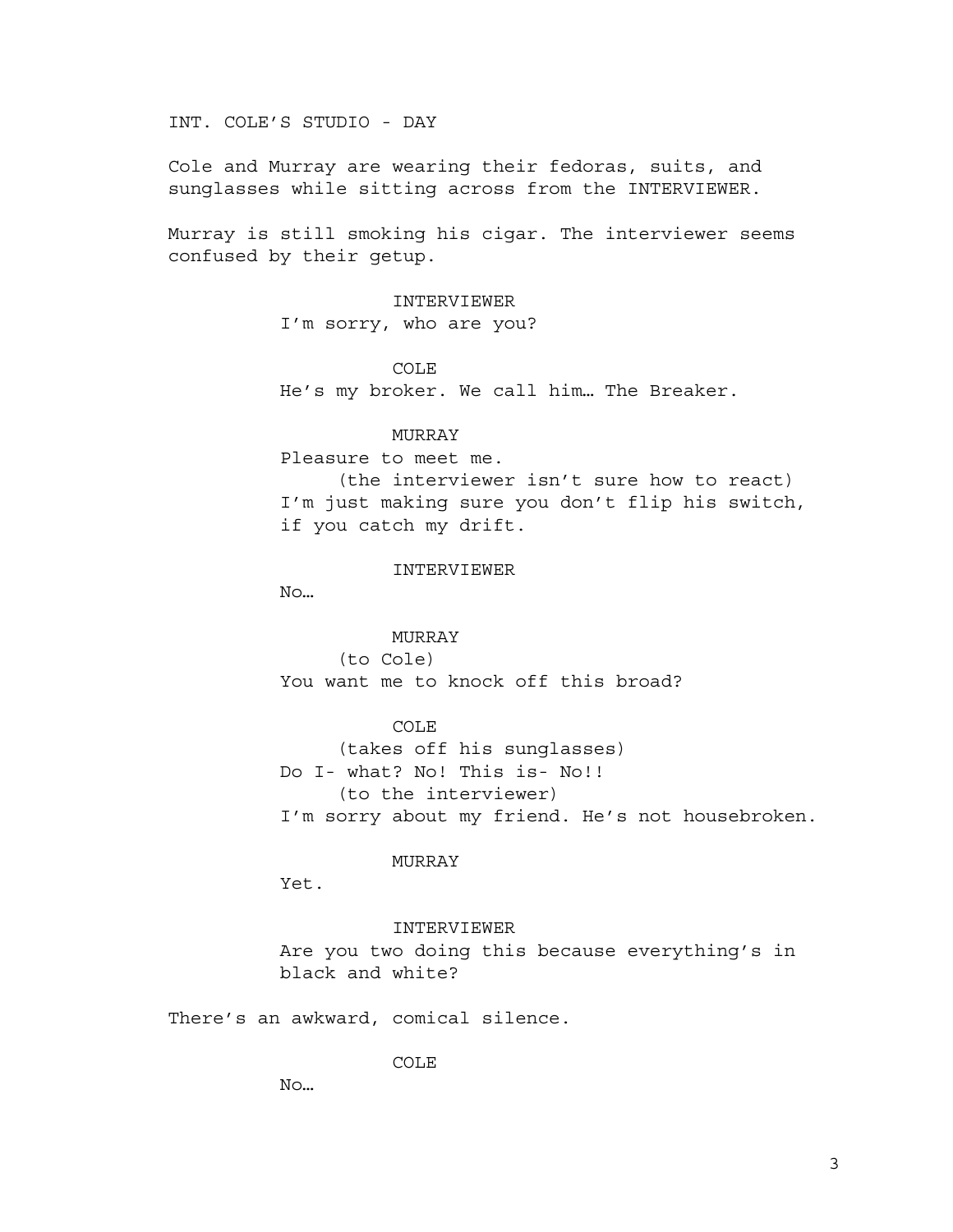## MURRAY

Please… What are we, SIX? (takes a puff of the cigar) Let's just do the interview, toots.

He blows smoke rings, then leans back, relaxed. Cole just smiles politely at the interviewer, who rolls her eyes.

### INTERVIEWER

Are you ready? (Cole nods) Alright. Let's get this over with… (she turns on her recorder) I'm here with Cole Richardson, a local artist, discussing the latest anomaly: the world turning to black and white.

### MURRAY

Plague. They're plagues, you fricking- (Cole cuts him off) Geez… Sorry, continue. 'Anomalies'… Pff…

## INTERVIEWER

Cole is accompanied by his… (she glances at Murray) I'm not really sure what… (Murray raises his eyebrows at her) I'm gonna cut that part out.

### MURRAY

You better…

### INTERVIEWER

(back to Cole)

Anyways… Cole. Tell me. As an artist, you have a unique perspective on the… Psychological impact of not seeing colors anymore.

### COLE

Why?

#### INTERVIEWER

Because- I'm sorry, I didn't mean- wait, yeah, because you're an artist. Wait, I'm confused.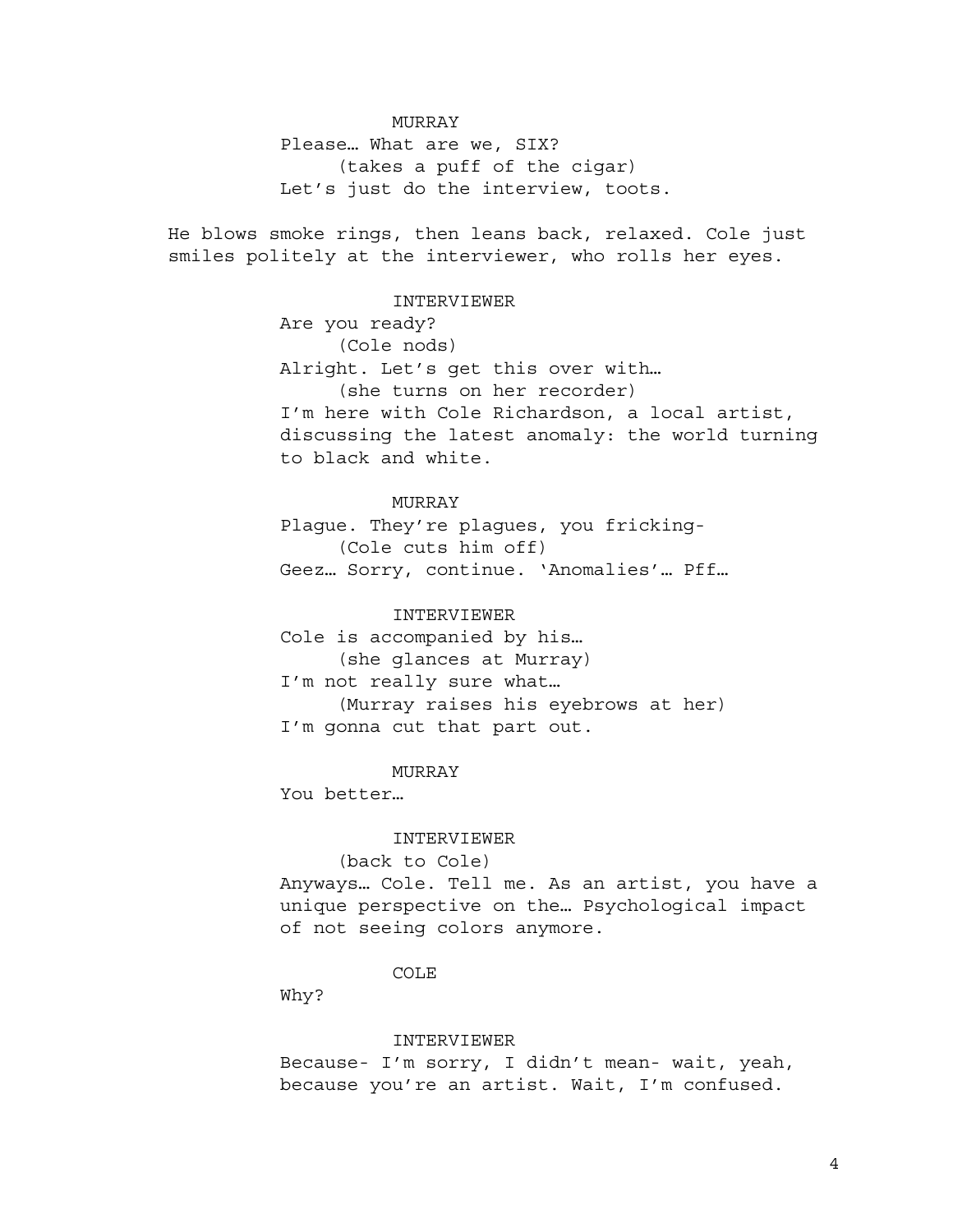## COLE

So am I. See, your EXPECTATION is that I'd have some hidden, exclusive wisdom as to the effects. You're treating me like the mystical artist, as if I'm the only one qualified to comment.

(she motions for him to continue) I'm saying, YOU react. YOU have an opinion on it. People are allowed to react however they want. They shouldn't wait around for someone like me to TELL them how to feel.

## INTERVIEWER

But wouldn't you say that, perhaps, you're even MORE profoundly affected? It would be like, hmm… Let's say you worked as a butcher, and suddenly, all the animals disappeared.

#### COLE

Except in that case, I would be out of a job. See, art is more than just colors. It's irony. It's metaphor. It's raw, unfiltered THOUGHT, expressed however you want. Color is a tool, certainly, but it's not the ONLY one.

## INTERVIEWER

I see. But what about- I guess, like you said, instead of asking you to speculate on how the general public is responding psychologically… How are YOU responding? What's YOUR reaction?

#### COLE

Oh I love it. I think it's rejuvenating, and, to quote a very influential Youtuber: it's the sort of 'Perspective Reset' that we all need.

#### MURRAY

Amen.

#### INTERVIEWER

But aren't you concerned that the colors will never come back? What if we're permanently stuck in a black and white world? Already, there are reports that people with depression and other mental health struggles, they're-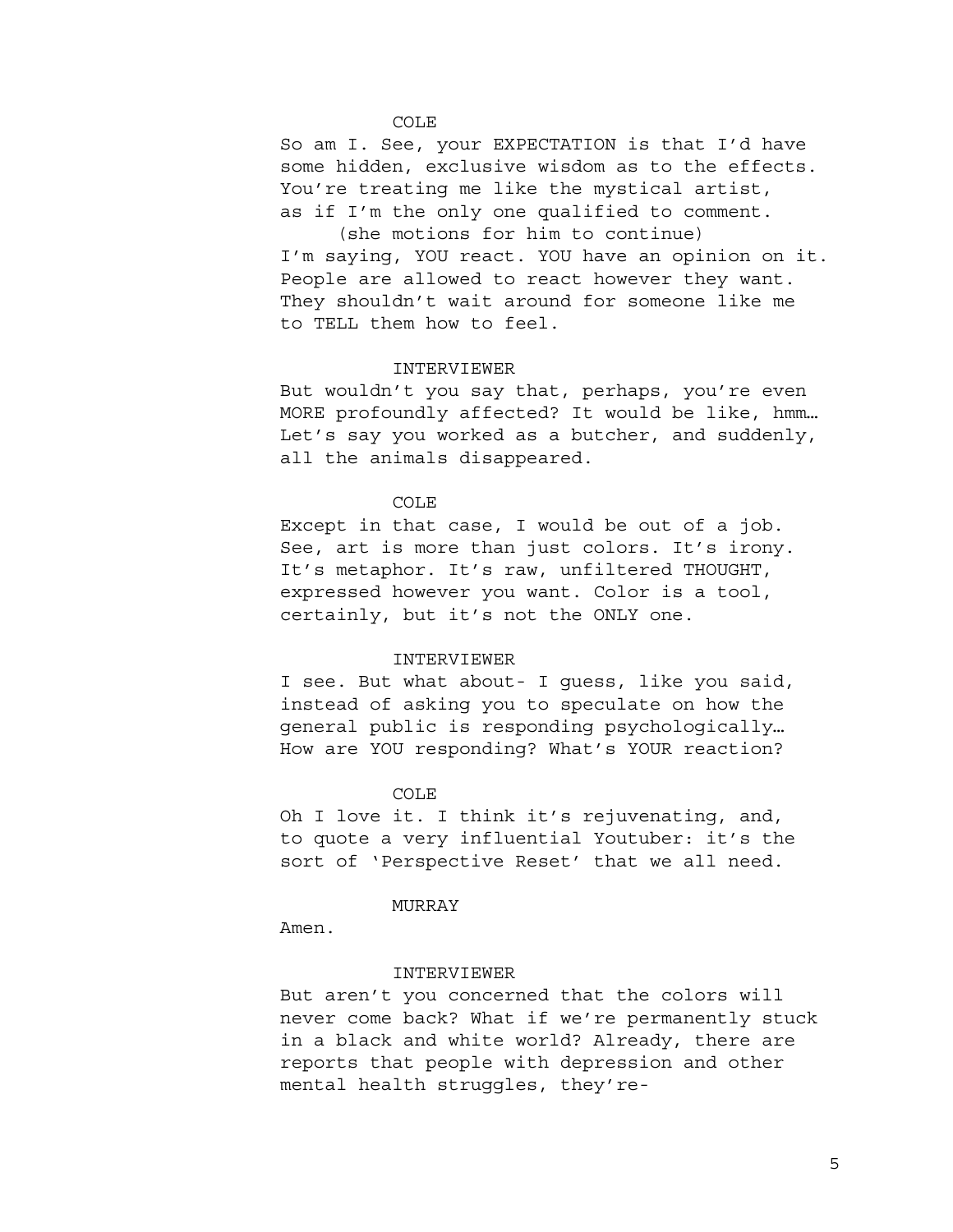## MURRAY

Fricking snowflakes… Grow up…

### COLE

What The Breaker means to say is… In the grand scheme of things - heck, even compared to the other 'anomalies' we've been having lately this is such a non-issue, that I find it almost artistic in and of itself that we're even HAVING this interview. It's trivial.

## INTERVIEWER

Mr. Richardson, with all respect, doctors say that the psychological trauma of being deprived of color could lead to a drastic increase in suicidal attempts over the next few days.

#### MURRAY

It's just COLORS for Christ's sake! Geez…

COLE

Not to- And I don't want to minimize the- (looks at Murray)

No. No, he's right.

(back to the interviewer)

It's just colors. And if it's anything like the others this week, it'll be over by tonight.

(he chuckles)

Alright, here's your soundbite: Local artist gives people permission to not panic. Says that, if HE can survive the loss of color, you can too.

MURRAY

Amen.

(turns off the recorder) I think we're done here.

## INTERVIEWER

And I think you both need help. (she gets up) That was certainly… Enlightening…

She leaves abruptly. Once she's gone, Cole and Murray burst out laughing.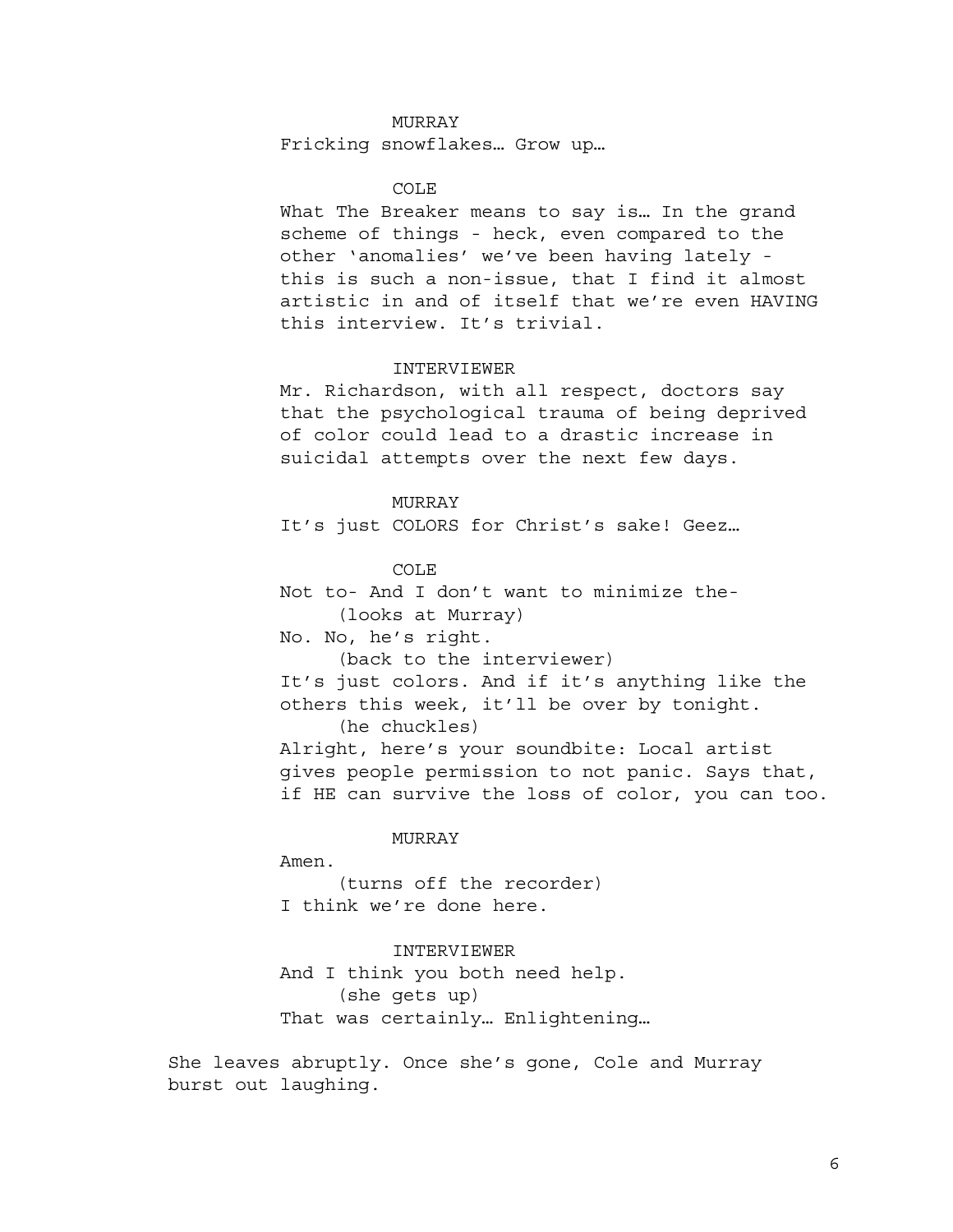EXT. DOWNTOWN PARK - DAY

Some time later, Cole is sitting by himself on a bench, taking sketches of the trees in grayscale.

Then something catches his attention: the mother and son from the previous episodes, walking toward him down the dirt path. He watches them curiously - the mother seems especially on edge.

> SON What about DOGS?

MOTHER Yes, they're black and white too.

SON What about CATS?

MOTHER Yep, ALL the animals are black and white.

SON

Why?

MOTHER I don't know, sweetheart.

They're getting closer to Cole. He's still observing them, as if he knows them already.

> **SON** But when will it go back to-

## MOTHER

I DON'T KNOW! I DON'T KNOW WHY IT'S LIKE THIS OR WHEN THE COLORS WILL COME BACK, OKAY?! (she sees Cole watching them) What?! You gonna call CPS?! Cut me some slack. (Cole is still watching, mesmerized) The hell do you want? What, what is it, do you think I'm a bad mother? (she scoffs at him) YOU try having a fucking kid…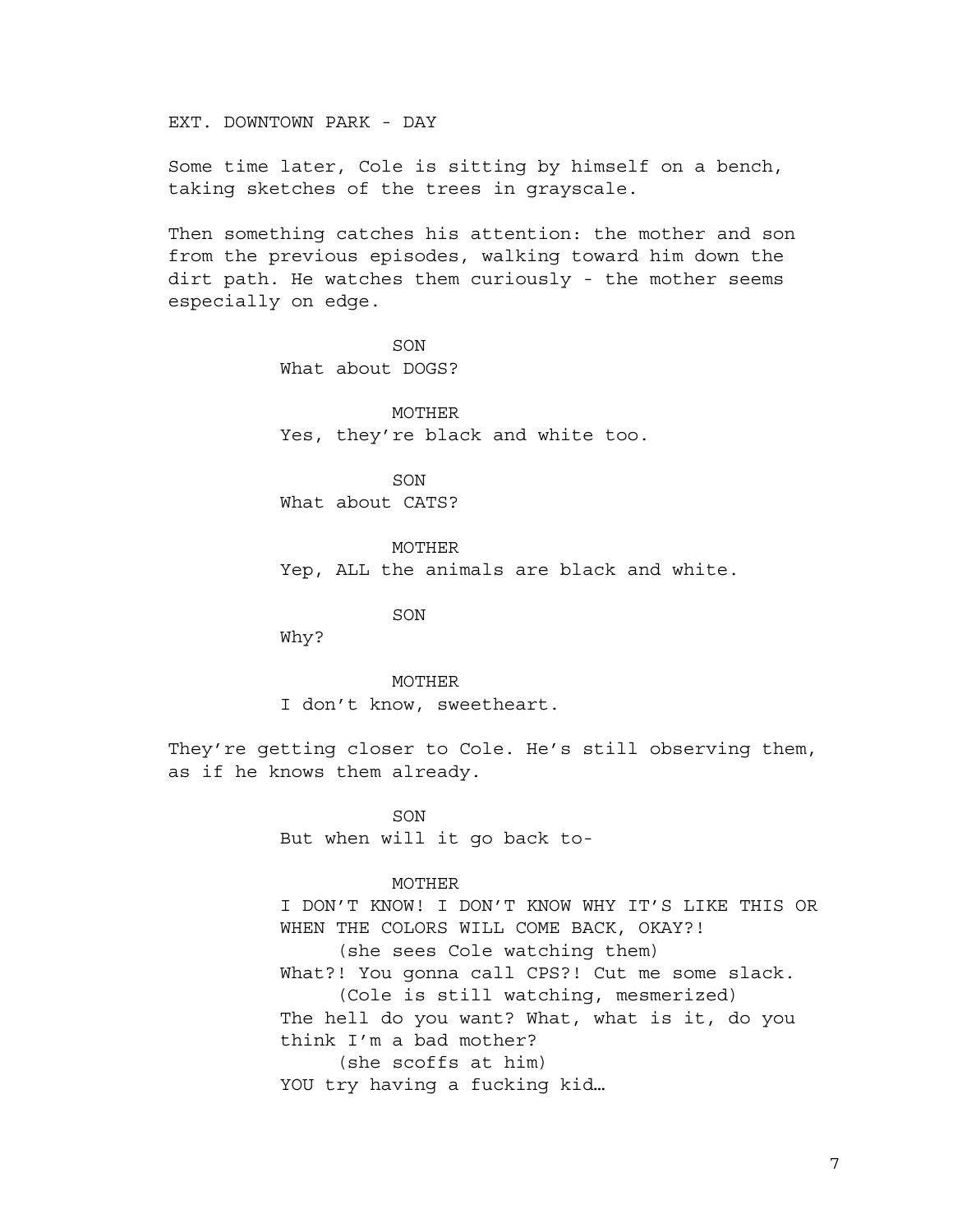Cole does a double take. Suddenly, he's seeing a different mother/child, not the ones from the other episodes. He is immediately apologetic.

COLE

I'm so sorry, I didn't mean to- you reminded me of someone else, that's all.

MOTHER

Sure. (grabs the boy's arm) Come on.

She angrily and protectively hurries away with the son. Cole is embarrassed and curses to himself.

> COLE It's NOT her. It'll never BE her. Get out of your head…

INT. COLE'S STUDIO - DAY

The world is still black and white. Cole has spread out a large canvas on the floor, and is splattering paint on it. His hands, arms, and clothes are covered in paint. He's not using any brushes, he's just flinging it with his hands.

The paint is all gray though, and he's torn off the labels with the names of the colors. So far, the painting is a dull, flat, grayscale Pollock-esque mess.

Also, he's listening to Gnossienne No.1 (the looping song) and humming while he works. Lord knows why.

Suddenly, the color returns. Cole stops painting. He steps back in awe at the transformation: the painting is now a PSYCHEDELIC Pollock-esque mess.

Even so, Cole smiles proudly, impressed and mesmerized by his creation. After admiring it for a bit, he goes over to the sink to wash the paint off his hands. Once he's done, he stops the music, then continues admiring the painting.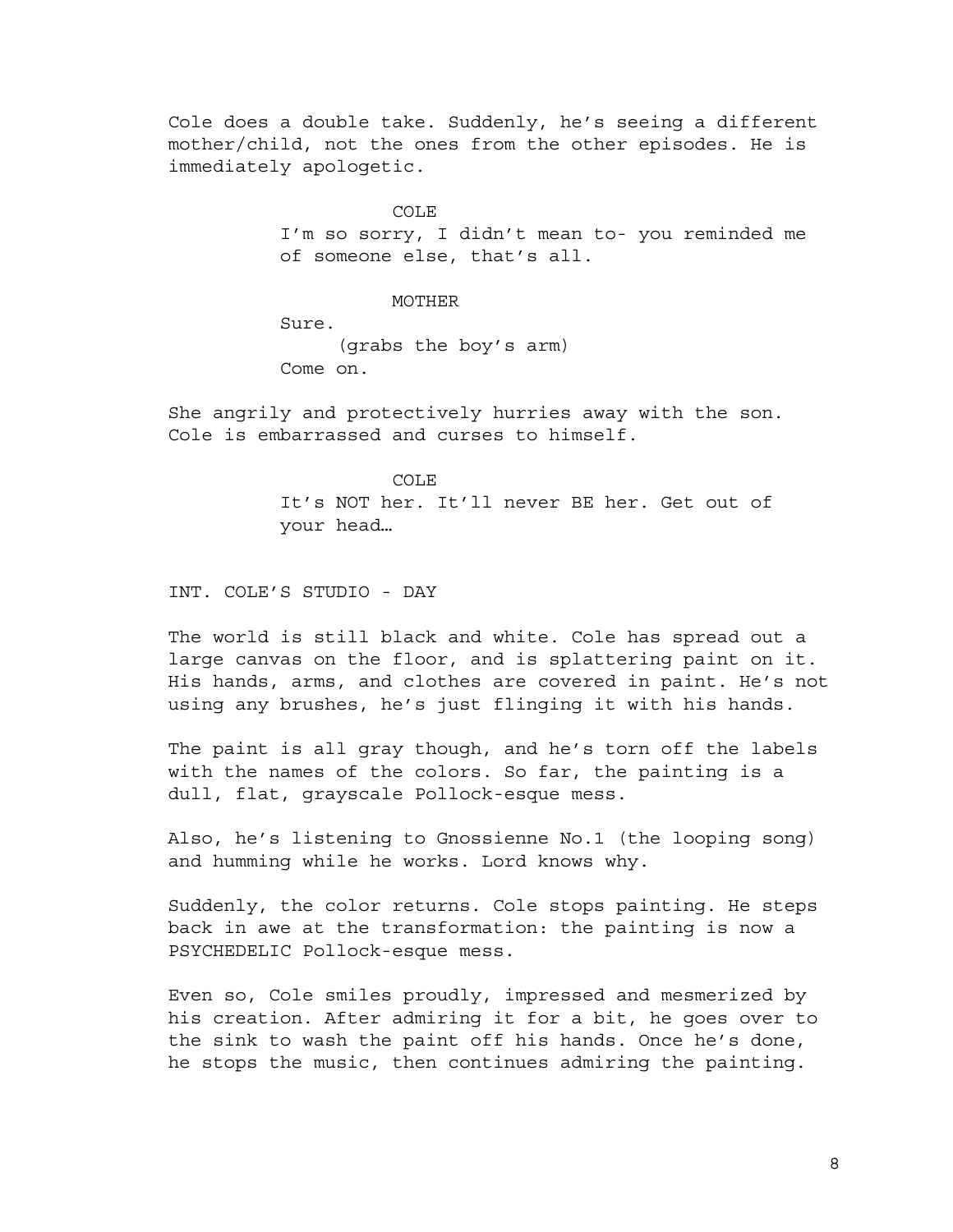INT. DOWNTOWN BAR - NIGHT

Amidst the flashing lights and bass-boosted EDM, Murray has a beer, and is flirting at the bar with JENNA (38).

#### JENNA

I like your outfit!

He's still wearing the suit and fedora, even though everything is in color again.

## MURRAY

Thanks! It was my friend's idea, sort of a, pretending to be in an old movie. Lame… I know…

JENNA

You're so funny! You're like Weird Al! (she laughs) So do you-

MURRAY

Al Capone.

JENNA

What?

MURRAY The gangster is Al Capone. Weird Al is a singer.

JENNA Yeah, no shit… But you're fucking weird, and you're dressed like Al Capone… So…

MURRAY

Oh, okay. I gotcha. So it was a-

### JENNA

It was on purpose. Yep. (awkward silence) I'm not as stupid as I look.

**MURRAY** 

(chuckles)

Wish I could say the same.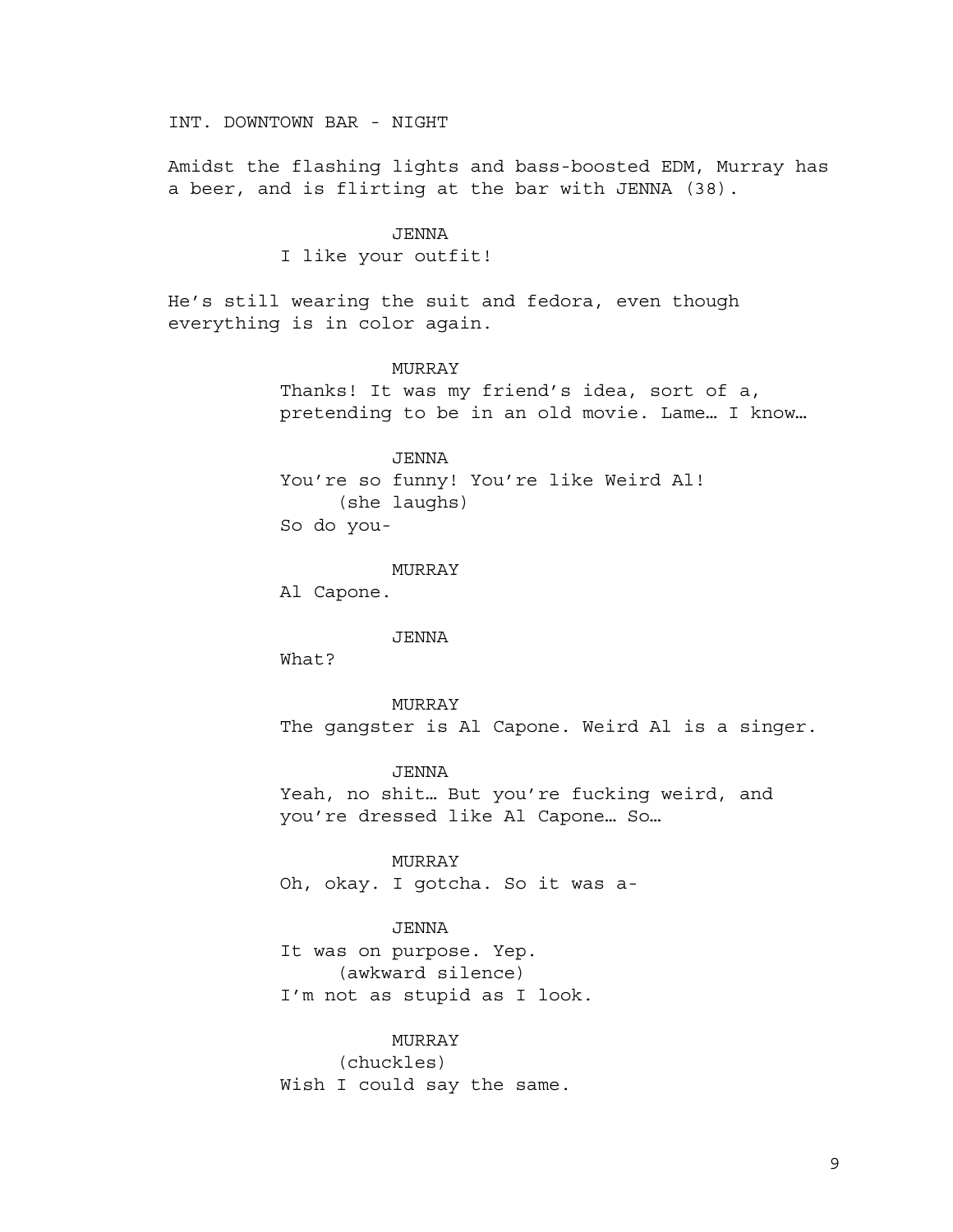Suddenly his phone buzzes. He's happy to have a way out.

### MURRAY

One second.

Jenna rolls her eyes. Murray winks, turns the other way, and answers the phone. He doesn't notice her leave.

### MURRAY

Yo.

COLE (PHONE) This is The Falcon, calling for The Breaker.

# MURRAY What? The what? (it clicks) Oh. OH. Yeah, this is The Breaker. What's up?

## COLE (PHONE)

Couldn't resist. Hey, you have a sec? There's a new video up, it's throwing me off, I can't-

### MURRAY

Cool! Yeah, I'll check it out later, I'm kinda in the middle of something.

### COLE (PHONE)

No worries, but yeah let me know what you think. It's pretty cryptic. Most of it is his typical 'capitalism is bad' shtick…

### MURRAY

Uh-huh…

(finally notices that Jenna is gone) Shit… Not you, sorry, listen… I'll call you back after I've had a chance to-

### COLE (PHONE)

Oh, yeah I'll be quick. The thing he said was, 'this judgment wouldn't be so bad, if it weren't for the wealth gap'. I can't figure it out, so, if you think of anything that it could-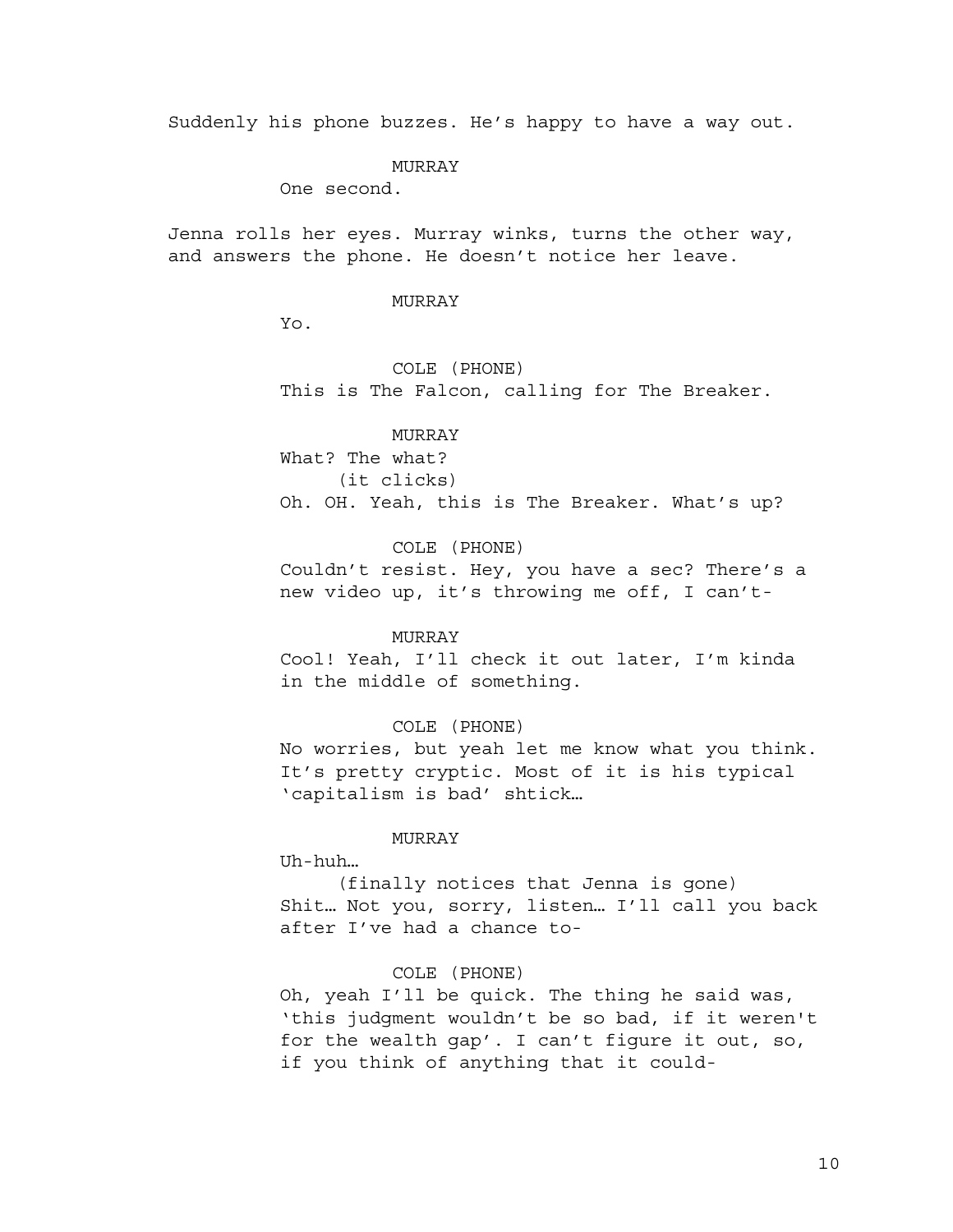MURRAY Yeah man, for sure. I'll hit you up. Wealth gap. Could be anything… (chuckles) Guess we'll find out tomorrow, right?

## COLE (PHONE)

I know, I know, I just want to get a jump on it, maybe there's something we could do to prepare, so it doesn't catch us off guard.

## MURRAY

Don't overthink it, man. Gotta go. Later.

He hangs up abruptly, looks around, notices that he's still sitting alone, and sighs.

Finally, he turns toward the bartender.

## MURRAY

(chuckles) Artists… So fricking demanding, right?

BARTENDER My wife's an artist.

## MURRAY

Of course she is… (the bartender glares at him) And I'm sure she's very talented.

He quickly looks away, finishes his beer, then starts roaming the dance floor despondently. Finally, he makes eye contact with a random woman and approaches her.

### MURRAY

Evening. The name's Capone. (she looks him over and giggles) Are you spoken for? Or should I speak… Easy… (she giggles again) And I'm gonna stop talking now.

They both laugh, smile coyly at each other, then dance and grind to the music together.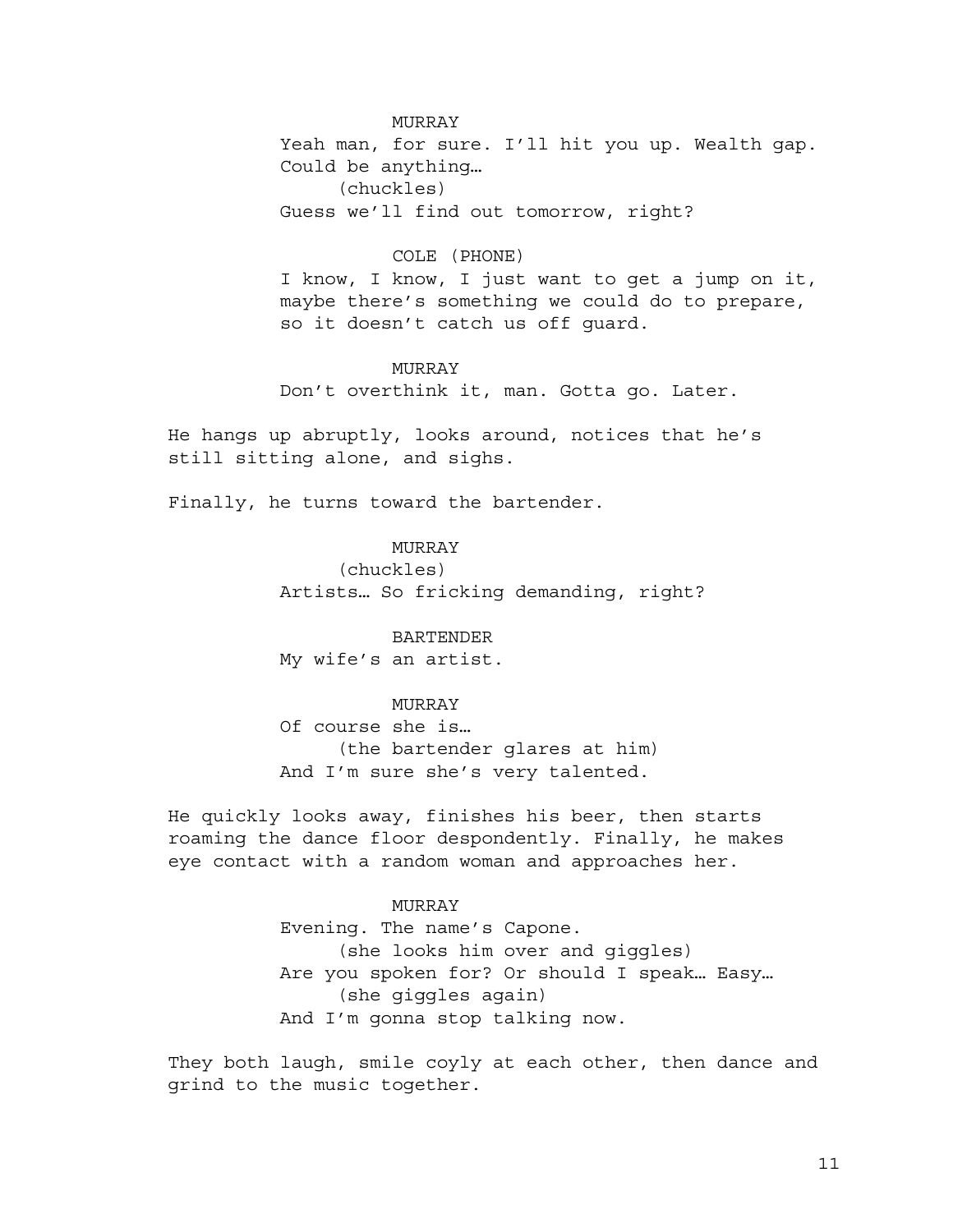## INT. COLE'S STUDIO - NIGHT

Cole is laying in bed, eyes closed, talking to himself.

COLE

If it weren't for the wealth gap… This next one wouldn't be so bad, if not for the wealth gap… Weren't for the wealth gap…

He drifts off to sleep. Soon, other voices are audible.

## MOTHER (VOICE ONLY)

What is it, do you think I'm a bad mother?

## REPORTER (VOICE ONLY)

Reports of widespread disease among livestock, disrupting the supply chain for agriculture on a national level…

## PAULINE SIMON (VOICE ONLY)

I think Ms. Duvall has finally shown America how little she cares about everyday workers, who are unable to buy food as a direct result of-

## REPORTER (VOICE ONLY)

Another wave of panic buying - what started as a shortage of meat has led to mass shortages of most essential foods and supplies.

## LYNN DUVALL (VOICE ONLY)

And I think you, Pauline, have NEVER cared about everyday workers. And it shows, because even the slightest disruption to your 'perfect system' is having DEVASTATING consequences.

MOTHER (VOICE ONLY) YOU try having a fucking kid!

### LYNN DUVALL (VOICE ONLY)

It's all built for profit, but not for stability. It's held together with spit and bailing wire. It was NEVER designed for everyday people, and you know it. Don't blame the spark if the house was made of dry wood.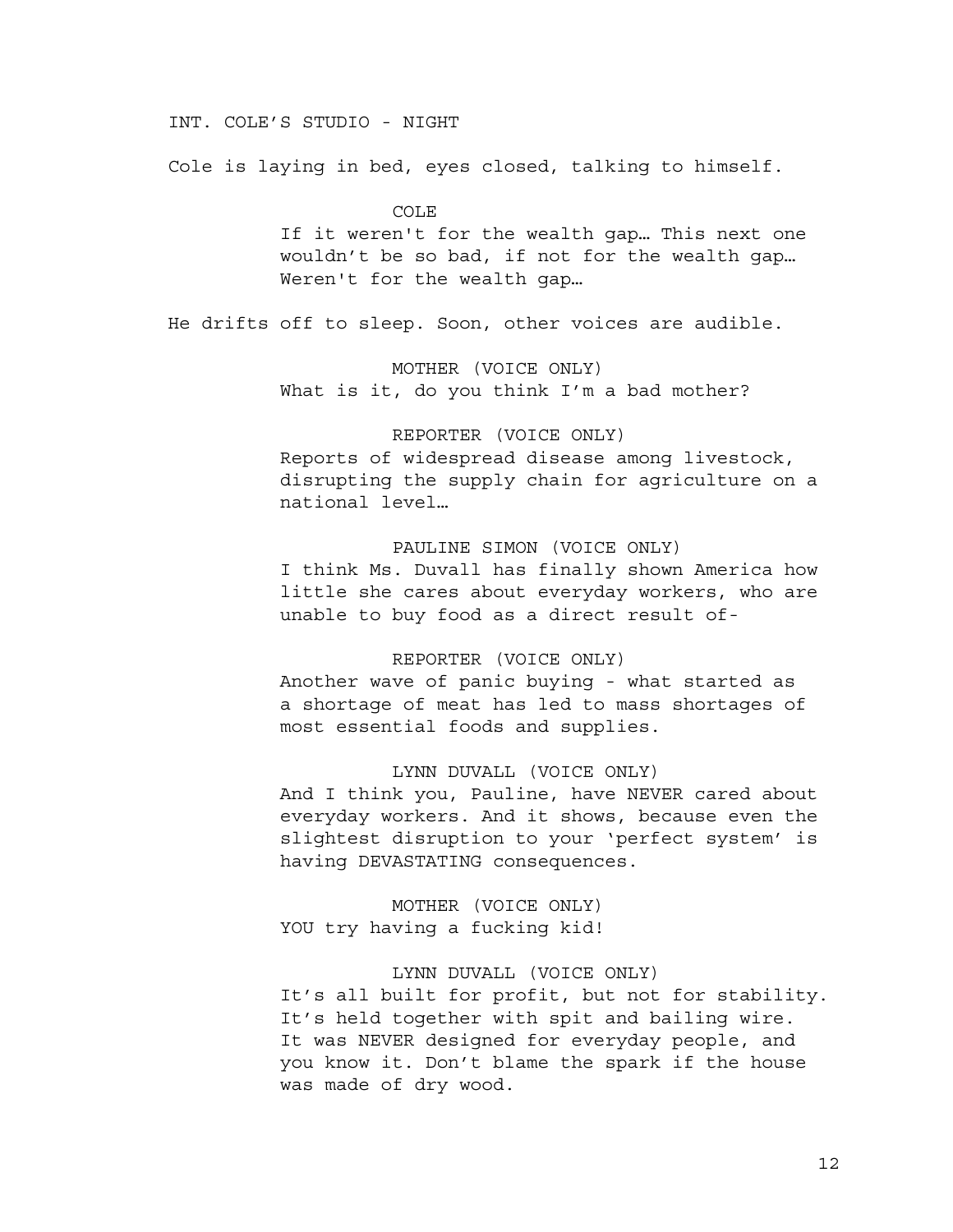The voices are replaced by a jackhammer. It's morning. Cole wakes up abruptly, groggy, confused.

He waits for the noise to go away, but it doesn't: it's a loud, obnoxious rattling that's filling the entire room.

COLE

Come on people, it's- (checks the time. 6:43 AM) It's not even seven. Mmph…

He gets out of bed, walks barefoot into the gallery space, and is almost blinded by a bright gold light from outside.

He recoils, covers his eyes, then waits a few seconds for them to adjust. The light doesn't seem as bright now, and as he realizes what it is, his eyes go wide.

### COLE

Ohhh… That's good, that's REALLY good…

He walks up to the window excitedly. Outside, the street has turned to gold. Solid, smooth, pristine gold.

And already, a few dozen people are out and about with pickaxes, chisels, hammers, and even a jackhammer, trying to get their share.

> COLE Oh, that works on so many levels… Mmm…

He smiles, chuckles, grabs his video camera, and sets it up by the window.

BEGIN TIMELAPSE VIDEO

Cole starts by eating breakfast at the window, watching with detached delight as the crowd outside grows larger. His video camera is recording the gold rush.

As the day goes on, he goes back and forth between observing the chaos outside, and working on paintings in the back area. Each time he watches the crowd, he lingers, amused and fascinated by the frenzy.